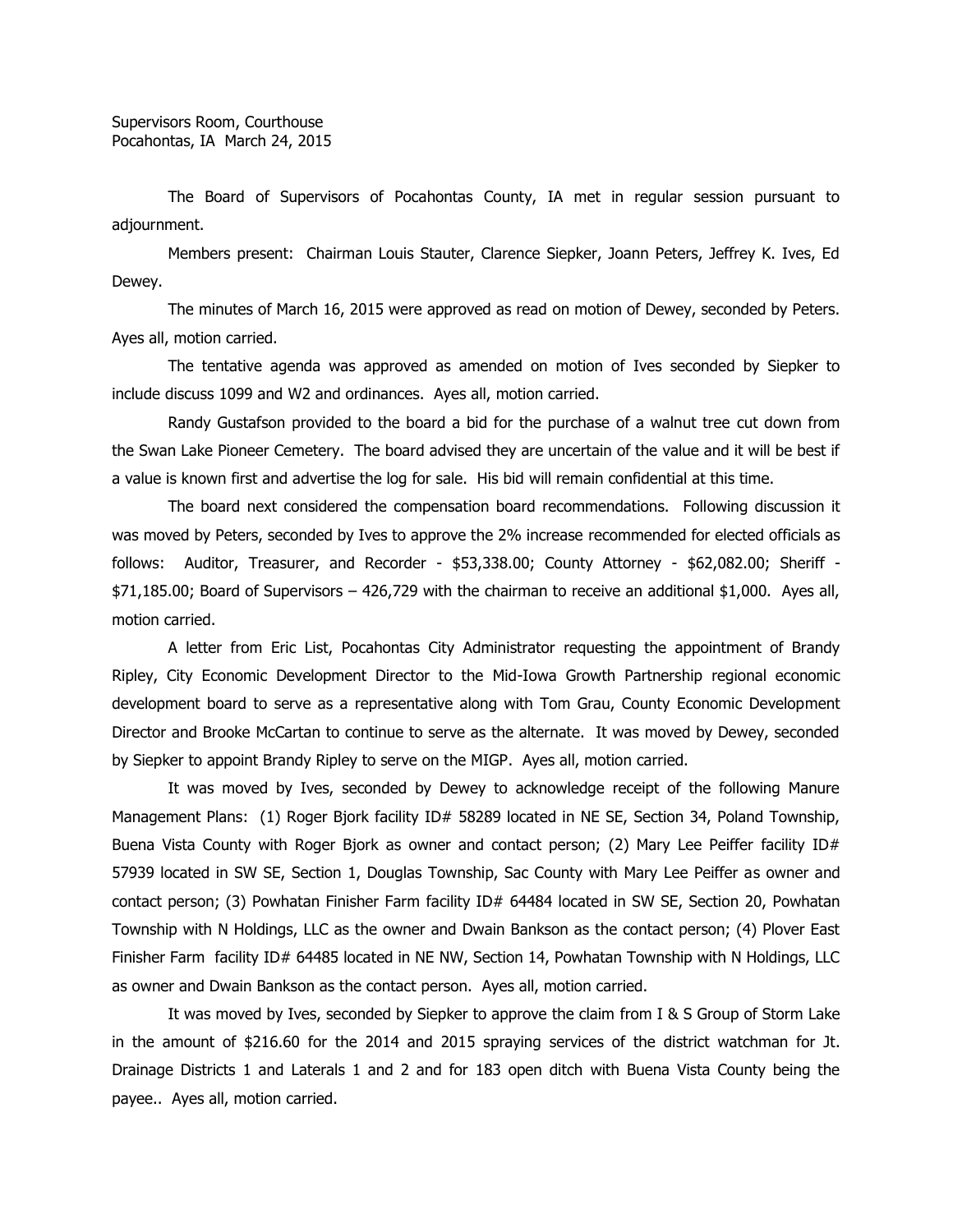It was moved by Siepker, seconded by Peters to approve the claims of Bolton and Menk, Inc of Spencer in the amount of \$939.50 for services for Jt. D.D. 18-42 with Buena Vista County being the payee. Ayes all, motion carried.

It was moved by Dewey, seconded by Ives to approve the claim of \$576.00 for services of Jim Hudson, Drainage Attorney regarding Jt. D.D. 183 with Buena Vista County as the payee. Ayes all, motion carried.

Supervisor Ives inquired of the auditor if the W2 and 1900 are being filed and if the ordinances are sent to MIDAS for codification. The filings are in progress and the ordinances are with MIDAS except the two newest ones and old ones are being reviewed for repealing if no longer appropriate.

The following claims were audited and allowed:

| A & M Laundry     | Supplies          | 66.86    | $\mathbf{1}$   |
|-------------------|-------------------|----------|----------------|
| A Plus Auto       | Parts/Labor       | 65.00    | $\mathbf{1}$   |
| AT&T              | Phone             | 206.41   | $\mathfrak{Z}$ |
| Adv Systems       | Copier Main Ex    | 139.36   | $\mathbf 1$    |
| Adv Systems       | Copier Main Ex    | 55.15    | $1\,$          |
| P Alexander       | Off Sup/Phone     | 35.70    | $\overline{c}$ |
| Alliant Energy    | Utilities         | 479.22   | $\mathbf 1$    |
| Barco Municipal   | Materials         | 12300.85 | $\,1\,$        |
| M Beneke          | Zoning Bd Mil     | 15.00    | $\mathbf{1}$   |
| B H Energy        | Gas               | 1521.25  | $\mathbf 1$    |
| Brandt, M         | CPR Instruct      | 480.00   | $\mathbf{1}$   |
| J Bunda           | Mileage           | 53.00    | $\,1\,$        |
| Campbell Supply   | Parts             | 7.08     | $\,1\,$        |
| Carpenter Uniform | Uniforms          | 57.77    | $\,1\,$        |
| Citizens          | Self Funding Ins  | 117.00   | $\,1\,$        |
| S Cash            | Mileage           | 134.50   | $\mathbf{1}$   |
| CID               | Supplies          | 1522.35  | $\overline{2}$ |
| CenturyLink       | Phone             | 2620.65  | 14             |
| J Conlin          | Mil/Phone         | 215.50   | $\overline{2}$ |
| Corn Belt Power   | Tower Rental      | 714.00   | $\,1\,$        |
| 0 Cressler        | Mileage & Meals   | 402.08   | $\overline{c}$ |
| Crestline Spec    | Supplies          | 1460.78  | $\mathbf 1$    |
| B Dahl            | Phone             | 25.00    | $\,1\,$        |
| DCI-SOR           | Training          | 40.00    | $\,1\,$        |
| Doolittle Oil     | Supplies          | 88.00    | $\mathbf{1}$   |
| Fairfield Inn     | Lodging           | 145.55   | $\,1\,$        |
| Farm & Home       | Supplies          | 817.52   | $6\,$          |
| Feld Fire         | Fire Alarms       | 225.00   | $\mathbf{1}$   |
| D Ferguson        | Phone Dec14       | 25.00    | $\mathbf{1}$   |
| M Ferguson        | Zoning Bd Mil     | 20.00    | $\,1\,$        |
| Force America     | Parts             | 182.23   | $\,1\,$        |
| J Frerk           | Zoning Bd Mil     | 6.00     | $\,1\,$        |
| Genesis           | Janitorial        | 750.00   | $\mathbf{1}$   |
| Gilmore City      | Utilities         | 209.12   | $\mathbf{1}$   |
| Grainger          | Supplies          | 418.71   | $\mathbf 1$    |
| Graves Construct  | Construc Repairs  | 55943.26 | $\mathbf 1$    |
| K Halder          | Mil Training Ex   | 134.33   | $\,1\,$        |
| Health Ed Center  | Training          | 192.00   | $1\,$          |
| J Huegerich       | Mil Train Exp     | 155.78   | $\mathbf{1}$   |
| HyVee AR          | Medical           | 47.49    | $\,1\,$        |
| IA DOT            | Repr Beam Machine | 50.00    | $\mathbf{1}$   |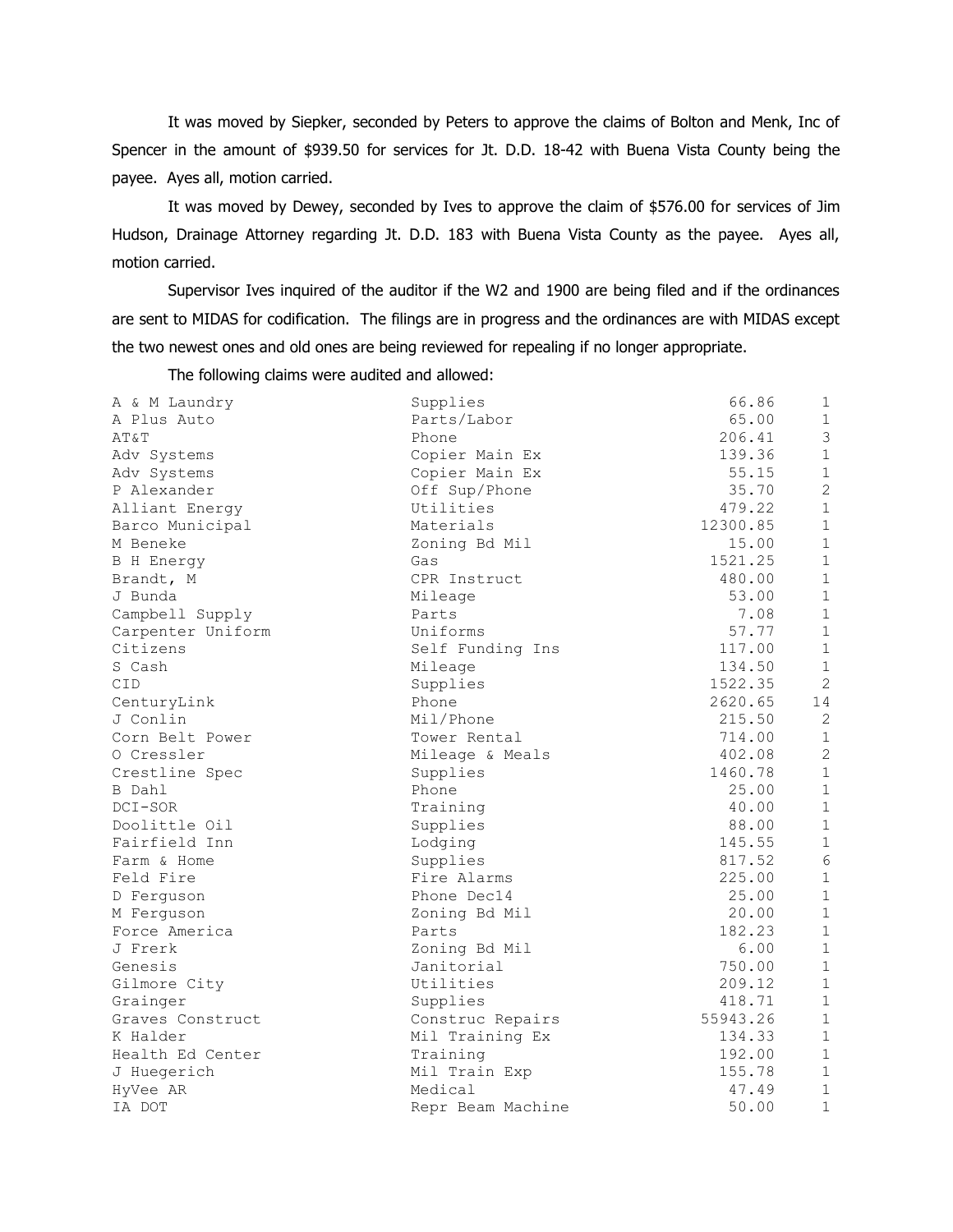| IA Lakes Elec                    | Ut             |
|----------------------------------|----------------|
| IA SOS                           | Εl             |
| ISAC                             | Pa             |
| IA Workforce                     | UI             |
| IEMA                             | Τr             |
| <b>ISCTA</b>                     | Τr             |
| ISU Ext                          | Ма             |
| JCG Land Ser                     | RC             |
| R Jergens                        | Мi             |
| John Deere                       | $S_{U}$        |
| Johnston Auto                    | $S_{\rm U}$    |
| D Kleen                          | C <sub>F</sub> |
| Machine Shop                     | Se             |
| Mail Servcs                      | Pr             |
| Mangold Environ                  | Wa             |
| Martin Marietta                  | Rc             |
| McKesson Medical                 | Мє             |
| Mediacom                         | Ir             |
| J Metzger                        | Ζc             |
| K Metzger                        | Ph.            |
| Microsoft                        | Sc             |
| MidAmeri Energy                  | Ut             |
| Midwest Wheel                    | Su             |
| Napa                             | Pa             |
| NENA                             | Τr             |
| Northwest Comm                   | Ir             |
| R Nystrom                        | Мt             |
|                                  |                |
| Office Elements                  | $S_{U}$<br>SI  |
| Owen/King<br>J Paulsen           | Τr             |
| PJ Greufe                        | Se             |
| Po Co Aud                        | P1             |
| Po Co Home Care                  |                |
| Po Co Solid Waste                | Se             |
| POC Network                      | Ru<br>Bi       |
|                                  | Se             |
| Poca Comm Hospital<br>Poca Equip | $S_{\rm U}$    |
| Poca Ford                        | Ма             |
| Poca Manor                       | Pr             |
| Poca St Bank                     | Re             |
| Prairie Meadows                  | Lс             |
| RB Lumber                        | Sυ             |
| Sue A Reigelsberger              | Мi             |
| B Reis                           | Мє             |
| S Richardson                     | Pŀ.            |
| V Ricklefs                       | Mi             |
| G Schachtner                     | Z <sub>C</sub> |
| Schneider Corp                   | Τr             |
| Scott Tech                       | Ph.            |
| Seiler App                       | Re             |
| K Simacek                        | Мi             |
| Sports Rehab                     | Se             |
| A Sroufe                         | Re             |
| D Stall                          | Ph.            |
| Steffen Inc                      | Pa             |
| E Sullivan                       | Ζc             |
| Superior Signals Inc             | Li             |
|                                  |                |

| IA Lakes Elec        | Utilities      | 275.11   | 2              |
|----------------------|----------------|----------|----------------|
| IA SOS               | Election/Gen   | 80.74    | $\overline{c}$ |
| ISAC                 | Payroll        | 1259.00  | $\mathbf{1}$   |
| IA Workforce         | UI Tax         | 834.39   | $\mathbf{1}$   |
| IEMA                 | Training       | 150.00   | $\mathbf{1}$   |
| ISCTA                | Training       | 192.00   | $\overline{c}$ |
| ISU Ext              | Manuals        | 320.00   | $\mathbf{1}$   |
| JCG Land Ser         | ROW Ser        | 24600.73 | $\mathbf{1}$   |
| R Jergens            | Mil/Meals      | 497.49   | $\overline{c}$ |
| John Deere           | Supplies       | 163.37   | $\mathbf{1}$   |
| Johnston Auto        | Supplies       | 337.02   | $\mathbf{1}$   |
| D Kleen              | CPR Instruct   | 480.00   | $\mathbf{1}$   |
| Machine Shop         | Services       | 539.85   | $\overline{c}$ |
| Mail Servcs          | Print/Postage  | 223.25   | $\mathbf{1}$   |
| Mangold Environ      | Water Tests    | 78.75    | $\mathbf{1}$   |
| Martin Marietta      | Rdstone        | 6911.09  | $\mathbf{1}$   |
| McKesson Medical     | Med Sup        | 104.84   | $\mathbf{1}$   |
| Mediacom             | Internet       | 189.95   | $\mathbf{1}$   |
| J Metzger            | Zon Bd Mil     | 14.00    | $\mathbf{1}$   |
| K Metzger            | Phone          | 25.00    | $\mathbf{1}$   |
| Microsoft            | Software       | 1134.00  | $\mathbf{1}$   |
| MidAmeri Energy      | Utilities      | 132.04   | $\mathbf{1}$   |
| Midwest Wheel        | Supplies       | 49.83    | $\mathbf{1}$   |
| Napa                 | Parts          | 345.49   | $\overline{c}$ |
| NENA                 | Training       | 75.00    | $\mathbf{1}$   |
| Northwest Comm       | Internet       | 1121.53  | $\mathbf{1}$   |
| R Nystrom            | Mtg Mil Ex     | 10.00    | $\mathbf{1}$   |
| Office Elements      | Supplies       | 969.99   | $\overline{4}$ |
| Owen/King            | SIR            | 148.50   | $\mathbf{1}$   |
| J Paulsen            | Train Ex/Meals | 14.52    | $\mathbf{1}$   |
| PJ Greufe            | Services       | 1500.00  | $\mathbf{1}$   |
| Po Co Aud            | Plat Books     | 58.00    | $\mathbf{1}$   |
| Po Co Home Care      | Services       | 14323.50 | $\overline{3}$ |
| Po Co Solid Waste    | Rural Waste    | 8796.57  | $\overline{c}$ |
| POC Network          | Billing Ser    | 33.00    | $\mathbf{1}$   |
| Poca Comm Hospital   | Services       | 50.00    | $\mathbf{1}$   |
| Poca Equip           | Sup/Repairs    | 163.28   | $\mathbf{1}$   |
| Poca Ford            | Main Ser       | 103.99   | $\mathbf{1}$   |
| Poca Manor           | Prisoner Meals | 1815.00  | $\mathbf{1}$   |
| Poca St Bank         | Rent/Fees      | 200.00   | $\mathbf{1}$   |
| Prairie Meadows      | Lodging        | 123.20   | $\mathbf 1$    |
| RB Lumber            | Supplies       | 225.40   | $\mathbf 1$    |
| Sue A Reigelsberger  | Mileage, ISAC  | 610.86   | $1\,$          |
| B Reis               | Meeting        | 20.00    | $\mathbf{1}$   |
| S Richardson         | Phone          | 25.00    | $\mathbf{1}$   |
| V Ricklefs           | Mileage        | 91.50    | $\mathbf{1}$   |
| G Schachtner         | Zoning Bd Mil  | 20.00    | $\mathbf{1}$   |
| Schneider Corp       | Training-GIS   | 600.00   | $\mathbf{1}$   |
| Scott Tech           | Phone          | 158.54   | $\mathbf{1}$   |
| Seiler App           | Repair Ser     | 195.70   | $\mathbf{1}$   |
| K Simacek            | Mileage        | 90.00    | $\mathbf{1}$   |
| Sports Rehab         | Services       | 125.01   | $\mathbf{1}$   |
| A Sroufe             | Repairs CH     | 4870.00  | $\overline{c}$ |
| D Stall              | Phone<br>Dec14 | 25.00    | $\mathbf{1}$   |
| Steffen Inc          | Parts          | 317.35   | $\mathbf{1}$   |
| E Sullivan           | Zoning Bd Mil  | 20.00    | 1              |
| Superior Signals Inc | Lights         | 225.14   | 1              |
|                      |                |          |                |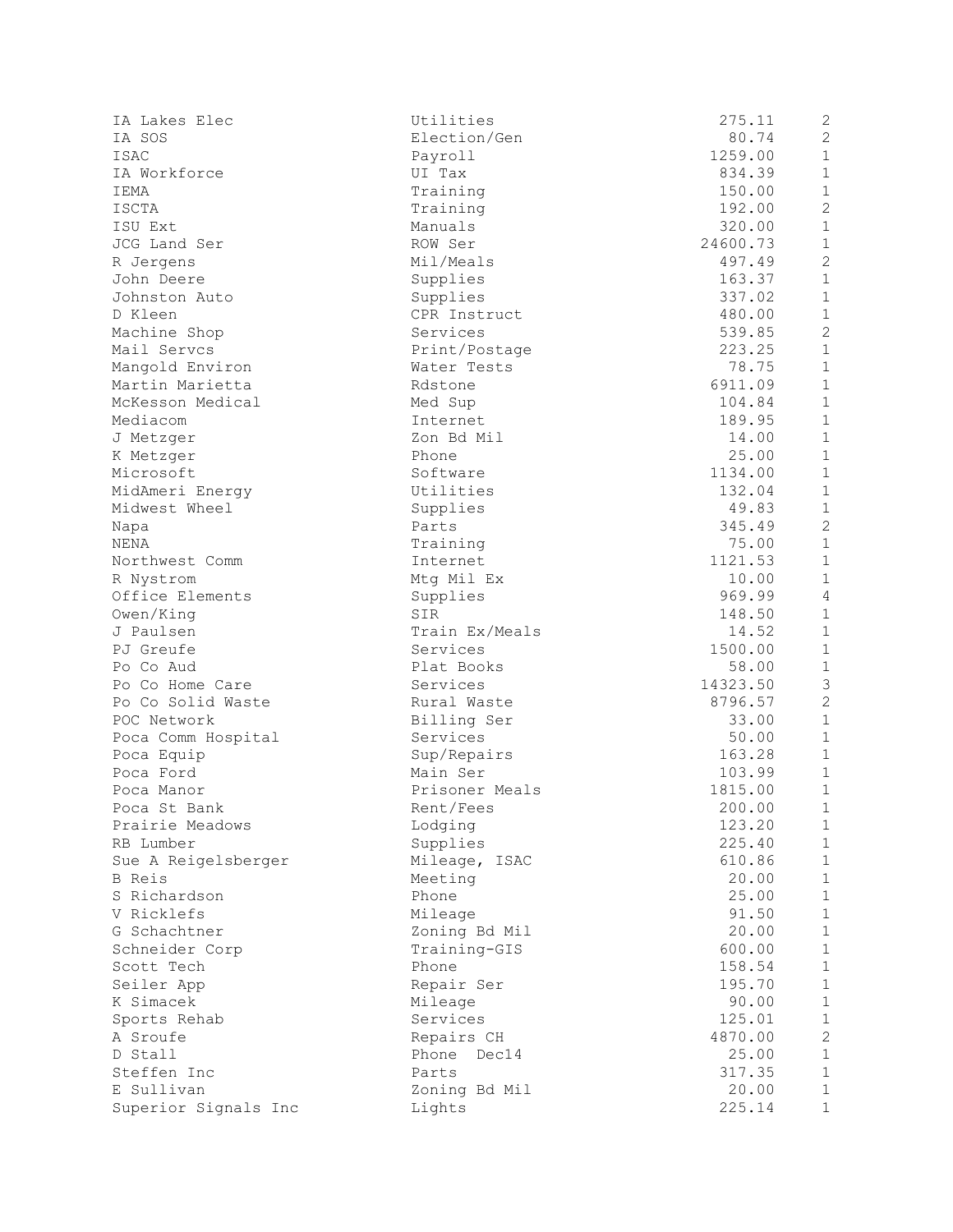| US Cellular     | Phone           | 122.73    | $\mathbf{1}$ |
|-----------------|-----------------|-----------|--------------|
| K Vadar         | Mileage         | 13.00     | $\mathbf{1}$ |
| J Williams      | $CDL$ $1/2$     | 32.00     | $\mathbf{1}$ |
| Windstream      | Phone/Data      | 225.90    | 1            |
| S Winkler       | ISAC School/Mil | 498.81    | $\mathbf{1}$ |
| J Wolcott       | Mileage         | 370.50    | $\mathbf{1}$ |
| Woodley Ins     | Ins             | 250.00    | $\mathbf{1}$ |
| Woods           | Supplies        | 5.99      | 1            |
| Youngs Computer | Repairs/Main    | 240.00    | 1            |
| P Zaugg         | Mileage         | 126.50    | $\mathbf{1}$ |
| Grand Total     |                 | 160214.26 |              |

It was moved by Siepker, seconded by Peters to approve the claim of Bolton & Menk, Inc in the amount of \$705.00 for Jt. D.D. 43-72 with Calhoun County being the payee. Ayes all, motion carried.

It was moved by Ives, seconded by Dewey to approve the claim of Bolton & Menk, Inc in the amount of \$507.50 for Wetland Administration for Jt. D.D. 43-72 with Calhoun County being the payee. Ayes all, motion carried.

It being 10:45 a.m. the board proceeded with the bid letting for Drainage District No. 21. Jon Rosengren, P.E. with Bolton & Menk, Inc of Spencer advised there is a 5% bid bond required of the bidders and there were no addendums, however there was a discrepancy in the yardage from the specifications and the bid forms of which the bid forms were correct. This will be a bottom dip with reshaping of the side slopes where needed. There were five bidders. Following tabulation of the bids it was moved by Dewey, seconded by Siepker to award the bid to Reutzel Excavating of Burt, Iowa. The complete minutes are recorded in the appropriate drainage records.

Dale Smith addressed the board with his concerns of the Des Moines Waterworks lawsuit filed against the counties of Buena Vista, Calhoun, and Sac regarding water quality. Smith noted while Pocahontas County is not a part of that suit this will have an effect on all counties with drainage. He was inquiring if other counties were providing some financial assistance to the litigation as we all need to be a part of this fight for the future drainage in this state.

Jack Moellering, County Engineer presented the resolution to set the hearing date for the closure of the dirt road between Sections 22/27 Marshall Township. It was moved by Ives, seconded by Dewey to approve the resolution setting the hearing date of April 14, 2015 at 11:00 a.m. in the Supervisors Room, Courthouse. The chairman called the question with the following recorded vote: ayes – Siepker, Peters, Ives, Dewey, Stauter; nays – none. Whereby the resolution is duly adopted to-wit:

## RESOLTUION 2015 – 03 - #17

WHEREAS, a request has been brought before the Pocahontas County Board of Supervisors asking that action be taken to vacate and close a section of Pocahontas County Secondary Road, described as follows:

That portion of the "Bovee Road" originally established on July 1, 1884 (see road record pages 237-239) lying between Sections 22 and 27, T-92N, R-34W of Pocahontas County, Iowa. The intention of